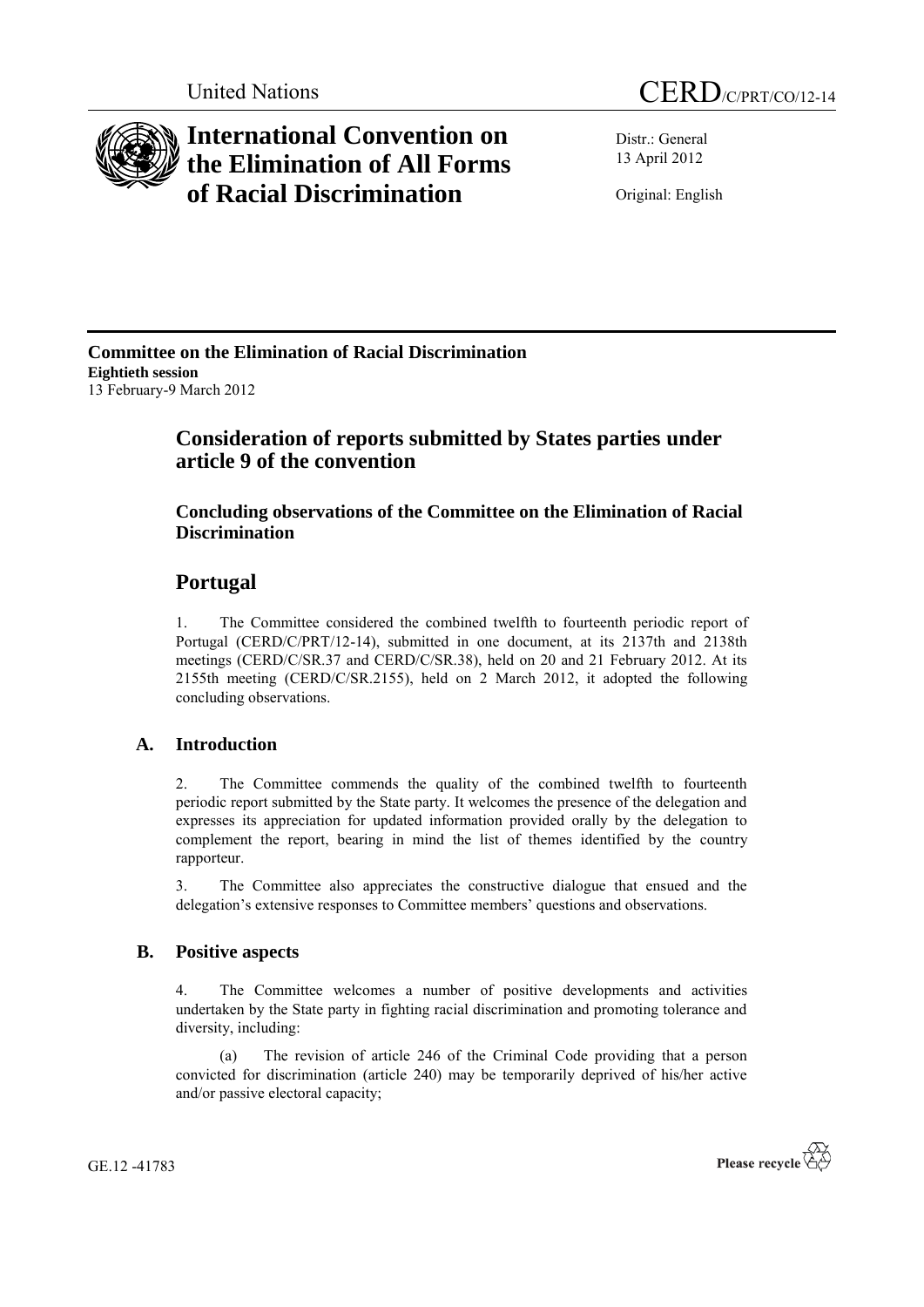(b) The amendments introduced to the Portuguese Nationality Act by Organic Law No. 2/2006 of 17 April 2006 allowing second- and third- generation immigrants to acquire Portuguese nationality under certain conditions and shifting towards a jus soli regime for nationality;

(c) The adoption of Law No. 27/2008 of 30 June 2008 on Asylum establishing a suspensive effect of the appeal in the admissibility phase of the asylum procedure, as recommended by the Committee in 2004 (CERD/C/65/CO/6, para. 15).

5. The Committee welcomes the adoption of the following plans and strategies:

(a) The National Action Plans for the Integration of Immigrants developed since 2007;

(b) The Second National Plan against Trafficking in Human Beings (2012-2013);

(c) The Strategy for Inclusion of the Roma communities launched in December 2011;

(d) The creation of an inter-ministerial body aimed at reducing the backlog of overdue reports to treaty bodies.

6. The Committee welcomes the creation of the High Commission for Immigration and Intercultural Dialogue (ACIDI) by Decree-Law No. 167/2007 of 3 May 2007. Regarding ACIDI programmes, the Committee particularly welcomes the pilot project which helped to place 28 intercultural mediators in 25 public services to enhance intercultural dialogue and combat racial stereotypes and prejudices. The Committee notes also the Commission's work to support and foster intercultural dialogue.

7. The Committee notes with interest the establishment in 2007 of the Roma Support Office and its associated initiatives.

8. The Committee particularly commends the innovative policies, laws and actions of the State party regarding the integration of immigrants as confirmed by the United Nations Human Development Report 2009 and the Migrant Integration Policy Index.

9. The Committee welcomes the ACIDI national telephone information service, "SOS Imigrante", providing information in the languages most common to immigrants in Portugal, and the translation telephone service available free of charge in 60 different languages.

#### **C. Concerns and recommendations**

10. While taking note that the Portuguese Law on Data Protection (article 7/1 of Law No. 67/98 of 26 October 1998) expressly prohibits the treatment of personal data dealing with racial or ethnic origin, the Committee regrets the lack of statistical disaggregated data on the ethnic composition of the population, both citizens and non-citizens. The Committee notes that while the State party, in paragraph 2 of its periodic report, affirms that there are no ethnic minorities recognized as such, and that immigrants living in Portugal are not recognized as ethnic minorities but rather as foreigners, the State party does not deny the existence of ethnic and racial groups.

**The Committee recalls its general recommendation No. 8 (1990) on the interpretation and application of articles 1 and 4 of the Convention, which states that the identification of individuals as belonging to a particular racial or ethnic group shall be based on self-identification by the individual concerned.** 

**The Committee reiterates its view that the purpose of compiling disaggregated data is to allow States parties to assess achievements and obstacles in fighting racial**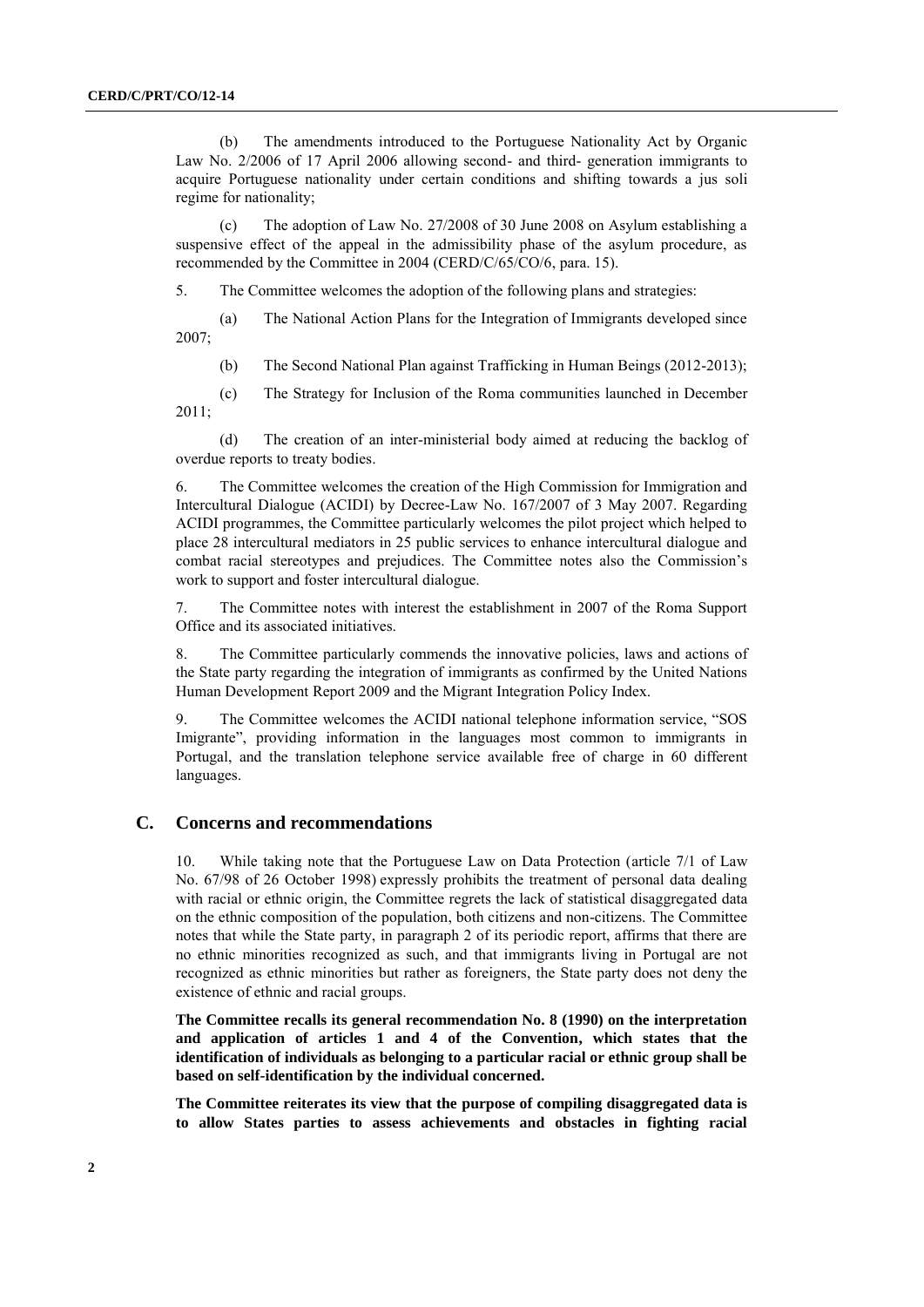**discrimination experienced both by citizens and by non-citizens residing on its territory. In line with its general recommendation No. 4 (1973) on reporting by States parties and paragraph 8 of the reporting guidelines (CERD/C/2007/1), it invites the State party to compile statistical data on the demographic composition of its population based on anonymous and voluntary ethnic self-identification by those concerned.**

11. While the Committee notes the State party's reference to the principles of the Universal Declaration on Human Rights in its legislation, it is concerned that the relationship between the Convention and domestic law of the State party remains unclear.

**The Committee recommends that the State party find legal means to clarify the issue and give prominence to international human rights treaties including the International Convention on the Elimination of All Forms of Racial Discrimination.**

12. The Committee notes the information provided by the State party on the limited number of complaints registered in relation to article 240 of the Penal Code dealing with racial discrimination. It is particularly concerned by the information indicating that this situation may be due, inter alia, to a lack of confidence in the judicial system because of long and complex judicial procedures and lack of awareness regarding such legal remedies (arts. 2 and 6).

**Bearing in mind its general recommendation No. 31 (2005) on the prevention of racial discrimination in the administration and functioning of the criminal justice system, the Committee recommends that the State party:** 

**(a) Disseminate existing legislation on racial discrimination in ways that are accessible, and where relevant in various languages, and inform the public, in particular vulnerable groups, on all available legal remedies;**

**(b) Take measures to significantly increase the confidence of the population in the judicial system, shorten judicial procedures where possible and allow victims to access legal remedies.**

**The Committee invites the State party to include in its next periodic report updated information on the number of complaints, prosecutions, convictions and sentences for racial discrimination and remedies to victims.**

13. The Committee notes the holistic approach taken by the State party to deal with racial discrimination. While this has many positive aspects, the Committee is concerned that the generality of the approach to dealing with racial discrimination may not give sufficient attention to the concerns of groups of citizens or of immigrants and foreigners who may be susceptible to direct or indirect discrimination (art. 2).

**The Committee reiterates its recommendation that the State party take appropriate special measures for vulnerable groups including Ciganos, Roma and people of African descent in line with its general recommendation No. 32 (2009) on the meaning and scope of special measures in the International Convention on the Elimination of All Forms of Racial Discrimination, in cases where direct or indirect discrimination affects vulnerable groups disproportionately as well as in accordance with its general recommendations No. 27 (2000) on discrimination against Roma and No. 34 (2011) on racial discrimination against people of African descent.**

14. Despite innovative measures by the State party to promote integration, and to prevent and address racial discrimination against less favoured communities, including the impact of the work of socio-cultural mediators, the Committee is concerned about prevalent racial stereotypes and prejudices against immigrants, foreigners and some citizens. Reports have been received regarding discrimination against Brazilians, as well as against other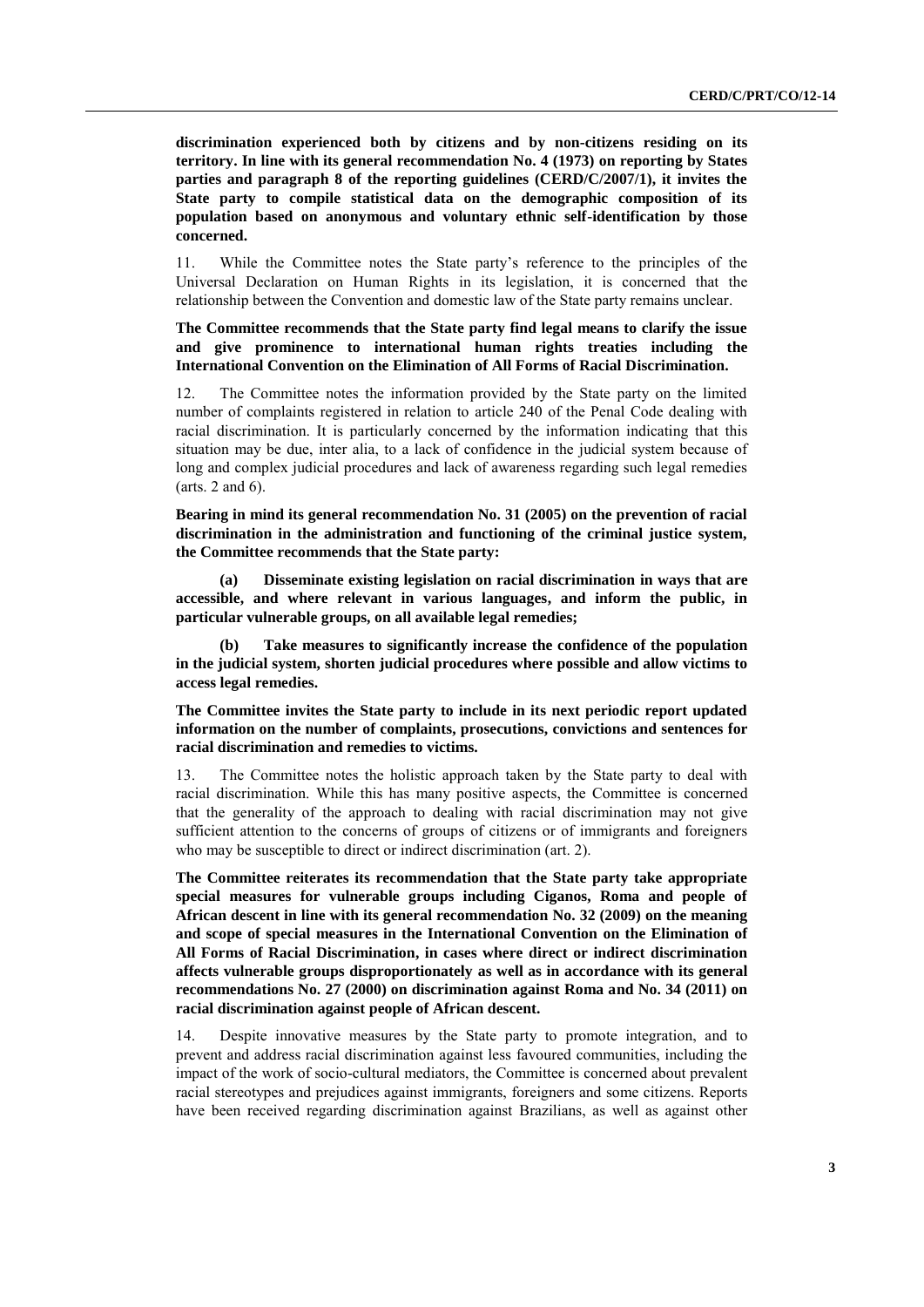groups including Chinese, Sub-Saharan Africans, and in particular Ciganos and Roma. The Committee is also concerned at the incidence of racist and xenophobic speech emanating from a few extremist political parties, and manifestations of racism and intolerance in sport towards members of ethnic minorities (arts. 2 and 4).

**The Committee urges the State party to take effective measures to prevent and prosecute manifestations of racism, xenophobia and intolerance. It recommends that the State party condemn racist and xenophobic speech by politicians and promote tolerance and diversity, including in sport.**

15. Despite training sessions on human rights organized by the State party and previous recommendations by the Committee, the Committee is concerned about reported cases of discriminatory conduct, and manifestations of racist stereotypes and prejudice towards individuals of foreign origin and other groups vulnerable to racial discrimination by law enforcement officials (arts. 2, 5 and 7).

**Bearing in mind the Committee's general recommendation No. 13 (1993) on the training of law enforcement officials in the protection of human rights, the Committee urges the State party to ensure that training sessions organized for law enforcement officials equip them to fully respect and protect the fundamental rights of all persons without discrimination on the basis of race, colour or ethnic or national origin. The Committee requests that the State party include in its next periodic report information on prosecutions of law enforcement or police officers for racial discrimination.**

16. The Committee is conscious that the foreign population, according to available statistics, is overrepresented in prisons. It expresses its concerns regarding possible discrimination against immigrants and ethnic minorities in the judicial system such as reported cases of severe penalties, longer imprisonment and possible ethnic profiling (arts. 2, 5 and 6).

**The Committee encourages the State party to assess the situation and take effective measures to combat racial discrimination in the judicial system bearing in mind its general recommendation No. 31 (2005) on the prevention of racial discrimination in the administration and functioning of the criminal justice system. The Committee is of the view that further analysis is needed, together with appropriate responses to tackle this issue and provide remedies to victims.**

17. The Committee is concerned about the limited effectiveness of the racial discrimination complaint procedure before the Commission for Equality and Against Racial Discrimination (the competent body dealing with racial discrimination under Law 18/2004 which transposed the European Union Directive on Racial Discrimination). Few decisions have been taken since its creation, a number of cases remain unresolved and the promised review of its procedure, as indicated by the State party, remains pending (art. 6).

**The Committee recommends that the State party expedite the revision of Law 18/2004 so as to guarantee remedies to victims of racial discrimination. It encourages the State party to provide additional resources to the Commission for Equality and Against Racial Discrimination to reduce the backlog of cases and also to raise the awareness of the public regarding legal and administrative remedies available. It invites the State party to include in its next periodic report updated information on steps taken towards increasing the effectiveness of this body.**

18. The Committee notes with concern that immigrant women and women belonging to minority groups face multiple discrimination. For example, according to the Ministry of Labour's 2008 statistics, the average salary of immigrant women is less than that of Portuguese citizens or immigrant men (art. 5).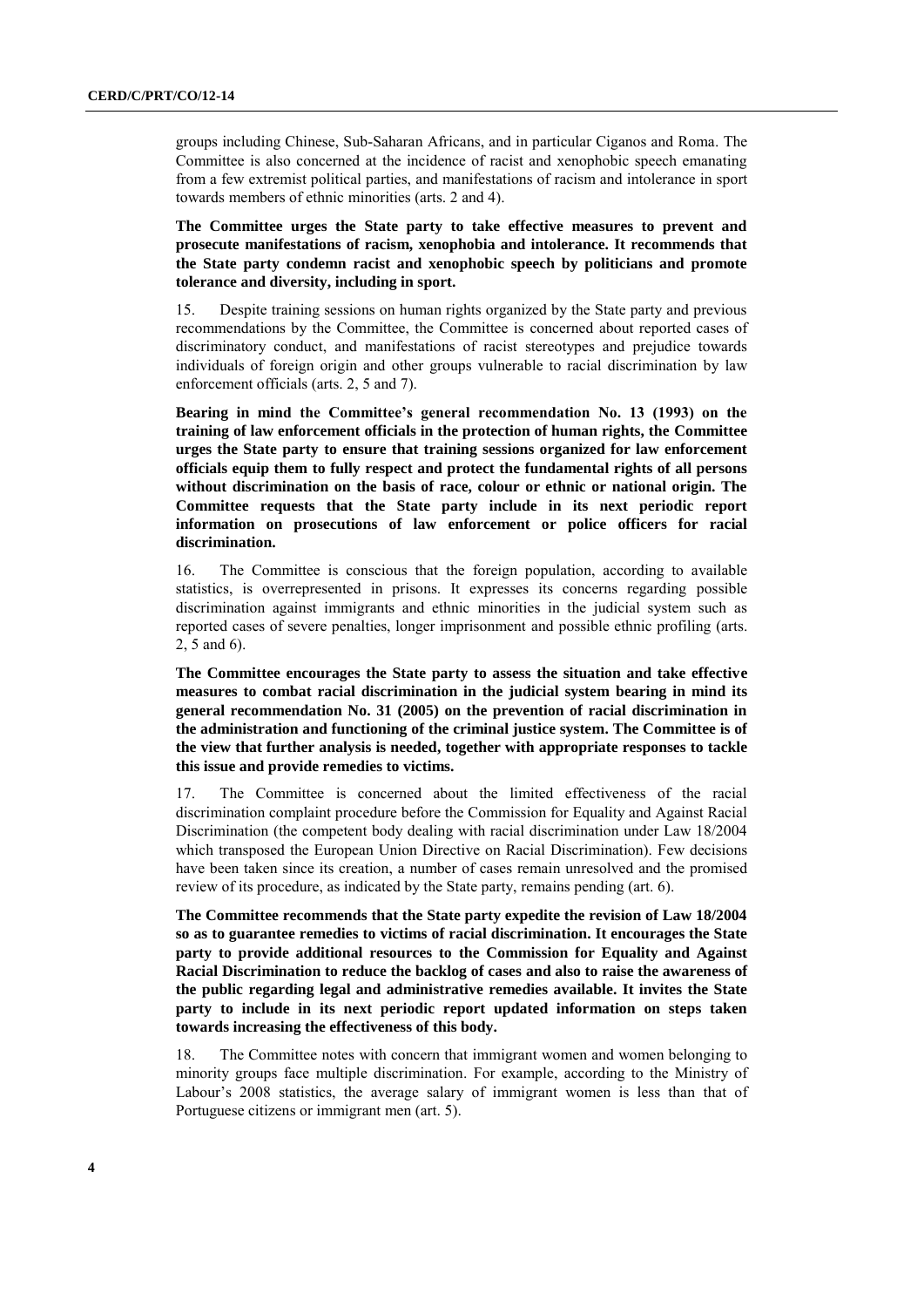**The Committee draws the attention of the State party to its general recommendation No. 25 (2000) on gender-related dimensions of racial discrimination and urges it to evaluate and monitor racial discrimination against women, particularly immigrant women and women belonging to minority groups. The State party has the obligation to guarantee the right of everyone to equality in the enjoyment of human rights without discrimination based on gender, race, colour or national or ethnic origin.**

19. The Committee notes efforts to address discrimination against Ciganos and Roma peoples, including the launch in December 2011 of the Strategy for Inclusion of the Roma communities in compliance with European Union requirements and public awareness campaigns regarding non-discrimination against Roma communities. However, it expresses its deep concern that, as confirmed by the State party, Ciganos and Roma are still the most discriminated against and most vulnerable people in Portugal. In addition to housing, there are persistent and continuing concerns with regard to their right to education, health, employment, access to public services or participation in public life (arts. 2, 5 and 7).

**The Committee urges the State party to promote the economic, social and cultural rights of the Ciganos and Roma, while respecting their culture in accordance with the principle of equality and ensuring that all actions and policies affecting them are designed, implemented, monitored and evaluated with the full participation of Ciganos, Roma and their organizations, bearing in mind the Committee's general recommendation No. 27 (2000) on discrimination against Roma.**

**The Committee requests that the State party provide information on the implementation and impact of the Strategy for Inclusion of the Roma communities. In implementing this Strategy, the State party should ensure that concrete measures are taken to improve the living conditions of these communities by improving their access to adequate housing, education, health services, employment and public services.** 

**The Committee would also appreciate information on the impact of public awareness campaigns regarding non-discrimination against these communities as well as efforts by the State party to integrate persons belonging to these communities into the police or other public services. All action taken should take particular account of and target the improvement and realization of the rights of Ciganos and Roma women.**

20. While the Committee is conscious of challenges posed by the economic crisis confronted by the State party, it expresses concern about the negative impact that budget cuts may have on public awareness programmes and on institutions in charge of the promotion and protection of human rights, and fighting racial discrimination, and on support to relevant non-governmental organizations (arts. 2 and 7).

**In view of its general recommendation No. 33 (2009) on follow-up to the Durban Review Conference, the Committee draws the attention of the State party to the concern that its responses to the current financial and economic crises should not lead to a situation which would increase poverty and potentially give rise to racism, racial discrimination, xenophobia and related intolerance against foreigners, immigrants, persons belonging to minorities and other particularly vulnerable groups. The Committee urges the State party to continue and redouble its efforts to fight racial discrimination and to promote tolerance and diversity, including through support of relevant non-governmental organizations involved in this work.**

21. The Committee notes that the Ombudsman is the national human rights institution and that the National Human Rights Commission set up by the State party in March 2010 following its universal periodic review by the Human Rights Council has responsibility for coordinating prompt reporting to treaty bodies. The Committee also notes that the Ombudsman mainly deals with complaints rather than the broader range of responsibilities of a national human rights institution (art. 2).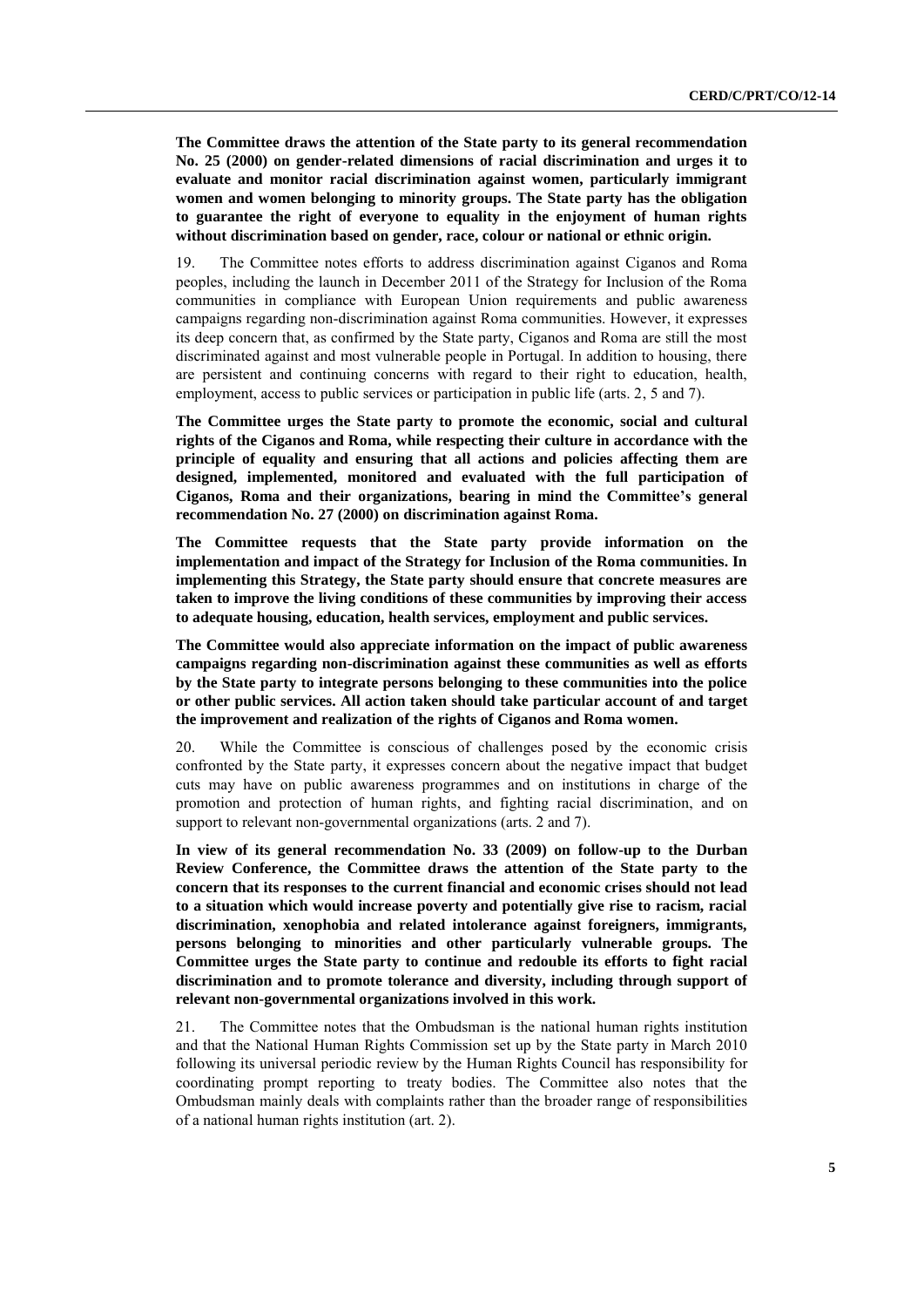**The Committee encourages the State party to change the nomenclature of the National Human Rights Commission in charge of overdue reports to treaty bodies so as to avoid confusion with the National Human Rights Institution. The Committee recommends that the work of the Ombudsman as a National Human Rights Institution with A status under the Paris Principles (annex to General Assembly resolution 48/134) reflect more visibly a wide range of measures in addition to its complaints procedures, particularly with regard to racial discrimination.**

22. The Committee regrets the lack of involvement of non-governmental organizations in the reporting session while noting the verbal commitment of the State party to their inclusion and engagement in the process of developing the next State party report which is currently under way (art. 2).

#### **The Committee invites the State party to continue to encourage the involvement of non-governmental organizations in the preparation of the next periodic report and to facilitate their participation at the next reporting session.**

23. Bearing in mind the indivisibility of all human rights, the Committee encourages the State party to consider ratifying those international human rights treaties which it has not yet ratified, in particular treaties the provisions of which have a direct bearing on the subject of racial discrimination, such as the International Convention on the Protection of the Rights of All Migrant Workers and Members of Their Families (1990).

24. In light of its general recommendation No. 33 (2009) on follow-up to the Durban Review Conference, the Committee recommends that the State party give effect to the Durban Declaration and Programme of Action, adopted in September 2001 by the World Conference against Racism, Racial Discrimination, Xenophobia and Related Intolerance, taking into account the outcome document of the Durban Review Conference, held in Geneva in April 2009, when implementing the Convention in its domestic legal order. The Committee requests that the State party include in its next periodic report specific information on action plans and other measures taken to implement the Durban Declaration and Programme of Action at the national level.

25. While bearing in mind the holistic approach to reporting adopted by the State party, the Committee would welcome information on measures to implement the Convention in Madeira and Azores in the next periodic report.

26. The Committee recommends that the State party ratify the amendments to article 8, paragraph 6, of the Convention, adopted on 15 January 1992 at the fourteenth meeting of States parties to the Convention and endorsed by the General Assembly in its resolution 47/111 of 16 December 1992. In this connection, the Committee cites General Assembly resolutions 61/148, 63/243 and 65/200, in which the Assembly General strongly urged States parties to accelerate their domestic ratification procedures with regard to the amendment to the Convention concerning the financing of the Committee and to notify the Secretary-General expeditiously in writing of their agreement to the amendment.

27. The Committee recommends that the State party's reports be made readily available and accessible to the public at the time of their submission, and that the observations of the Committee with respect to these reports be similarly publicized in the official and other commonly used languages, as appropriate.

28. In accordance with article 9, paragraph 1, of the Convention and rule 65 of its amended rules of procedure, the Committee requests the State party to provide information, within one year of the adoption of the present concluding observations, on its follow-up to the recommendations contained in paragraphs 18, 19 and 20 above.

29. The Committee also wishes to draw the attention of the State party to the particular importance of the recommendations contained in paragraphs 12, 14 and 15 and requests the